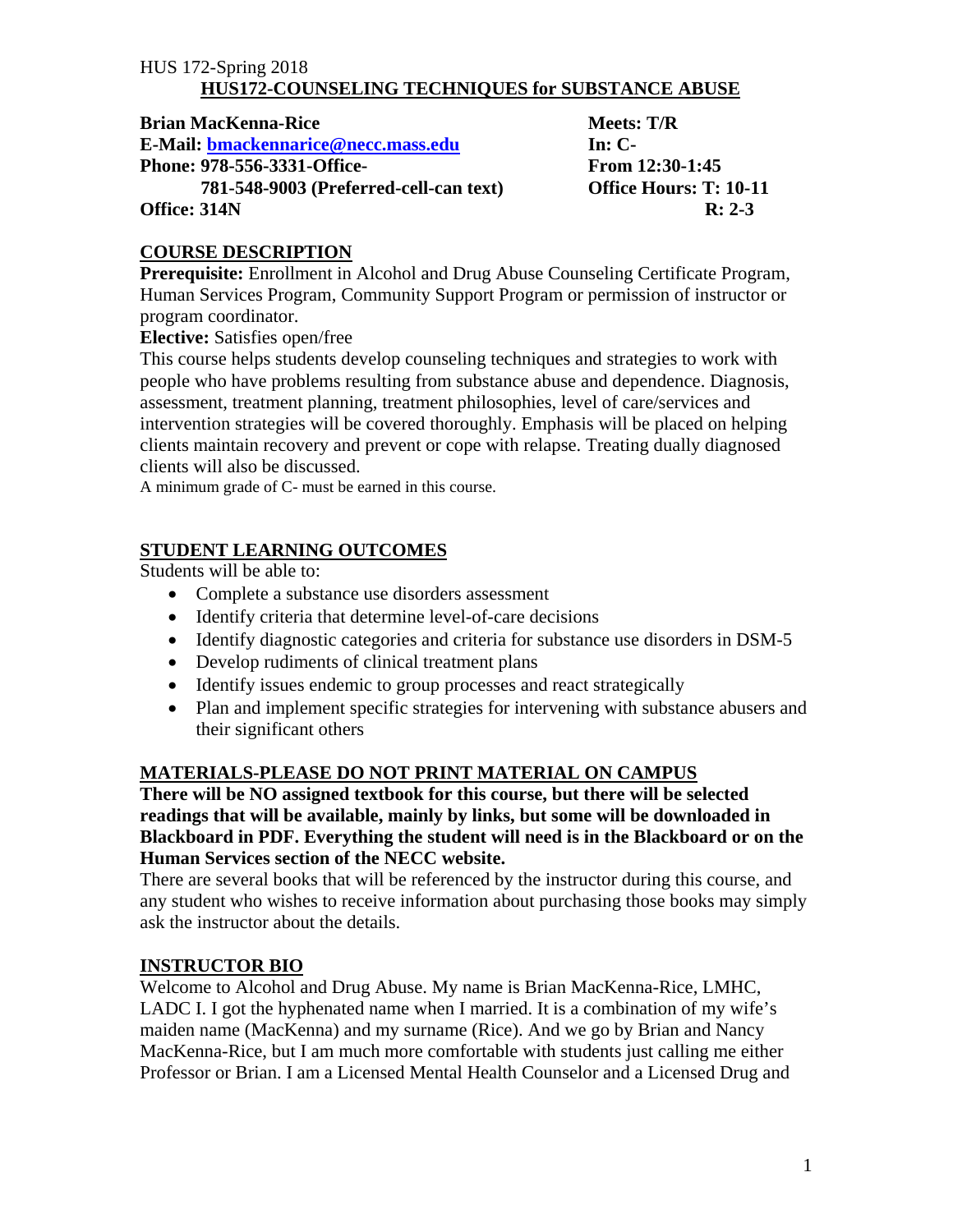Alcohol Counselor in the state of Massachusetts. I have six grandchildren, from 11 to 23 years old. I have worked at just about every level of human services from entry-level to Program Director. I have been Program Coordinator since January 2015.

#### **TEACHING METHODS**

The majority of this course will be presented through practical examples and small group collaboration and discussion, written assignments, in vivo assignments, and assessments. Please note that in order to cover the required material we may have to curtail some discussion in order to honor expediency. If that occurs please honor and respect that decision as it is made for the benefit of the many. Please attempt to keep current with assigned reading in order to be prepared for each day of lecture and discussion.

I am a firm believer that instructors don't teach students, but facilitate learning so that students teach themselves. And although I will strive to present material in a logical manner and offer challenges to keep the student interested, it is the responsibility of the student to stay invested in the work and motivated to learn.

I use PowerPoint presentations (PPTs) that are also available on Blackboard. To access the PPTs simply go onto the Blackboard site and click on the course section identifer: TN. My PPTs hit all the highpoints of the material. However, they are not ample for preparing for tests since I add to the material in the lectures and the text reading assignments include information not on the PPTS.

#### **RULES OF THE ROAD**

I have a couple of basics that are my expectations for students in class with me:

- **1. This course has the potential for conflict, differences of opinion and heated debate. I encourage full and vibrant participation. However, everyone will be respected for his/her views at all times.**
- **2. Side conversations are especially problematic and distracting to me and to others. If you harbor a burning desire to speak to someone while class is in session kindly ask them outside the room and out of earshot of the rest of the group.**
- **3. Please speak one at a time and do not interrupt someone who is making a point**
- **4. Being on time is a common courtesy and a course expectation.**
- **5. ELECTRONIC COMMUNICATION DEVICES ARE NOT TO BE TURNED ON DURING CLASS TIME UNLESS THE INSTRUCTOR REQUESTS OR ALLOWS SUCH USE FOR SPECIFIC CLASS ROOM EXERCISES OR OTHER ACADEMIC PURPOSE. USE OF SUCH DEVICES DURING QUIZZES, IN-CLASS EXERCISES, OR FINAL EXAM IS STRICTLY PROHIBITED AND A VIOLATION OF THIS RULE WILL RESULT IN A ZERO GRADE ON THE QUIZ OR EXERCISE IN QUESTION AND A REPORT TO THE DEAN OF STUDENTS.**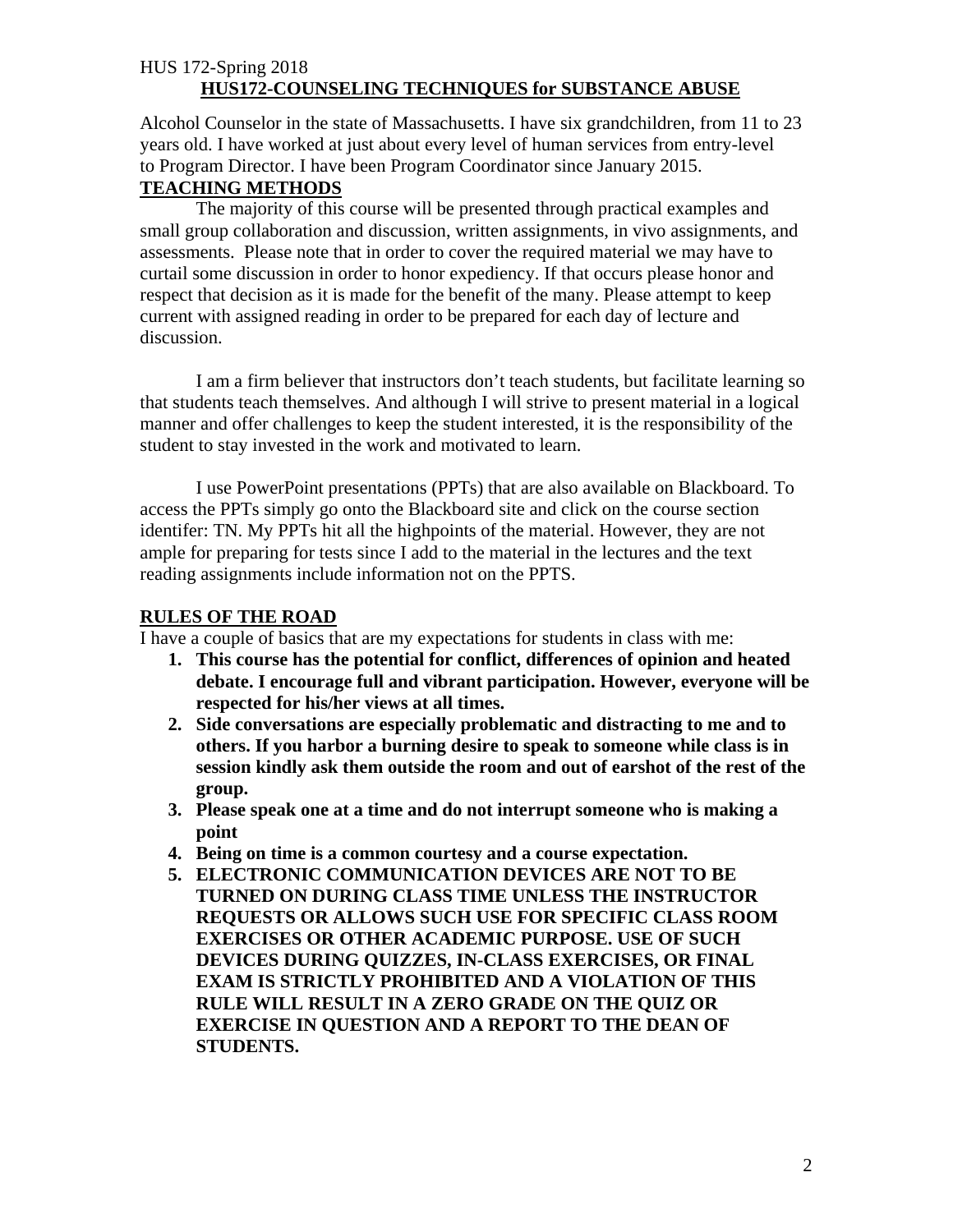#### **ACCOMODATIONS POLICY**

I will follow the college's policy for accommodations regarding test-taking and time and space needs for any student who presents me with the signed request from the Learning Accommodations Center and/or Supported Education Services. If you have questions or requests contact that office located in Haverhill in F Building. Learning Accommodations Center Extension: 3654; V and 3655 TTY. Supported Education Services: Extension 3677 V: and 3655 TTY.

*"Please feel free to discuss this resource with me or contact the appropriate office below."* 

*Learning Accommodations Center***: Visit us in the Student Center SC111, call (978) 556-3654 or email** *lacenter@necc.mass.edu*

#### *Deaf and Hard of Hearing Services: Visit us in the Student Center SC110, call 978-241-7045 (VP/Voice)*

 *or email deafservices@necc.mass.edu* 

 *Students please note: if you have been approved for testing accommodations through the Learning Accommodations Center, remember to discuss with instructor in advance.* 

## **POLICY REGARDING ACADEMIC HONESTY**

 The college has a clear policy regarding the need to maintain Academic Honesty. You may read this policy by accessing the Student Handbook found at: http://www.necc.mass.edu/StudentHandbook/rules/htm

 I expect your work to be "your" work. We may have some Team Assignments and when a student allows his or her name to be attached to a piece of Team Work it implies that the individual has contributed in an equitable and fair manner to that work.

 If you access other sources in any written or orally presented work then those sources must be cited and credited appropriately using APA formats. Plagiarism is the use of material, including ideas, concepts, theories etc that are someone else's intellectual property. In truth it is a form of theft unless properly cited and credited. Academic honesty infers that plagiarism is a zero tolerance issue. Please learn to cite and reference any material used that is not your own.

Please pay attention to the sections that explain Student Misconduct and Procedures to guarantee and protect Academic Honesty. I will maintain strict adherence to this policy and report any suspected violations to the appropriate administrative department.

## **LATE WORK SUBMISSIONS POLICY**

Please note that submissions of any and all assigned material will be made **ON TIME** and in conjunction with the schedule accompanying this syllabus, unless announced changes are made by the instructor. Any materials submitted after the deadlines listed in the schedule will be subject to the following adjusted grading: one class late 25%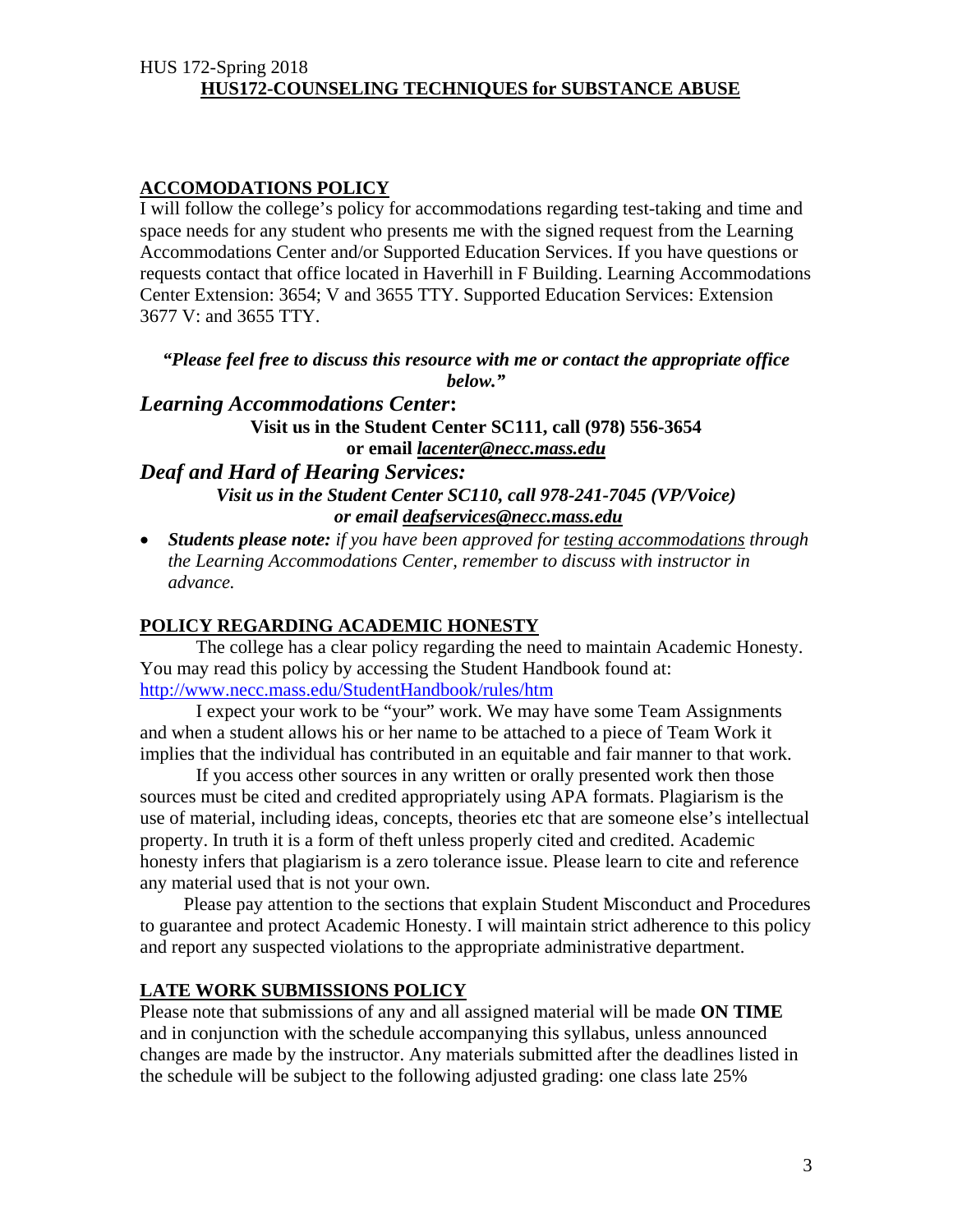deducted, two classes late 50% deducted, more than two classes late, zero credit. PLEASE BE RESPECTFUL OF THIS POLICY.

## **ATTENDANCE (Extra Credit Opportunity Only)**

Expectation is that students attend **ALL** scheduled classes. Schedule of meetings is included in this document. Students with 0 to 1 absence in the classroom portion will receive a 3 grade point increase at the end of the semester. Two missed classes' results in a one degree grade deduction (Example: an A- becomes a B+). More than two missed classes' results in a full grade deduction (Example: an A- becomes a B-). More than three missed classes' results in a full grade deduction and an extra written assignment or oral presentation assigned and completed at the discretion of the instructor. **Four misses will result in a meeting with the instructor and Coordinator of the Human Services curriculum to discuss the motivation and intent of the student, and may result in** the student being withdrawn by the instructor for non-participation.

**NOTE: absences should be the exception, and will not be considered without proper documentation such as official letterheads OR by express permission of the instructor. Late arrivals will be treated as absences, chronic tardiness may result in a student withdrawal by the instructor.** 

## **BASIS FOR GRADING**

| Attendance                                                | Extra Credit Only  |  |
|-----------------------------------------------------------|--------------------|--|
| In-Class Skills Performance $(4 \otimes 50 \text{ each})$ | 200 points         |  |
| Fundamentals Quiz (2 @ 150 each)                          | 66<br>300          |  |
| Team Case Study (3 parts)                                 | 66<br>300          |  |
| Data Gathering (50)                                       |                    |  |
| Data Assessment (150)                                     |                    |  |
| <b>Treatment Recommendations (100)</b>                    |                    |  |
| <b>Group Session Skills</b>                               | 200                |  |
|                                                           | Total: 1000 points |  |

#### **GRADING SCHEME**

The final grade will be calculated using 1000 earned points as equal to 100 grade points:

| <b>Earned Points</b><br>880-1000 | <b>Grade Points</b><br>88-100 |                | <b>Letter Grade</b><br>$A - to A$ |
|----------------------------------|-------------------------------|----------------|-----------------------------------|
| 780-879                          | 78-87                         |                | $B$ - to $B$ +                    |
| 680-779                          | 68-77                         | $C$ - to $C$ + |                                   |
| 590-679                          | 59-67                         | $D$ - to $D$ + |                                   |
| <b>Below 590</b>                 | <b>Below 59</b>               |                | F                                 |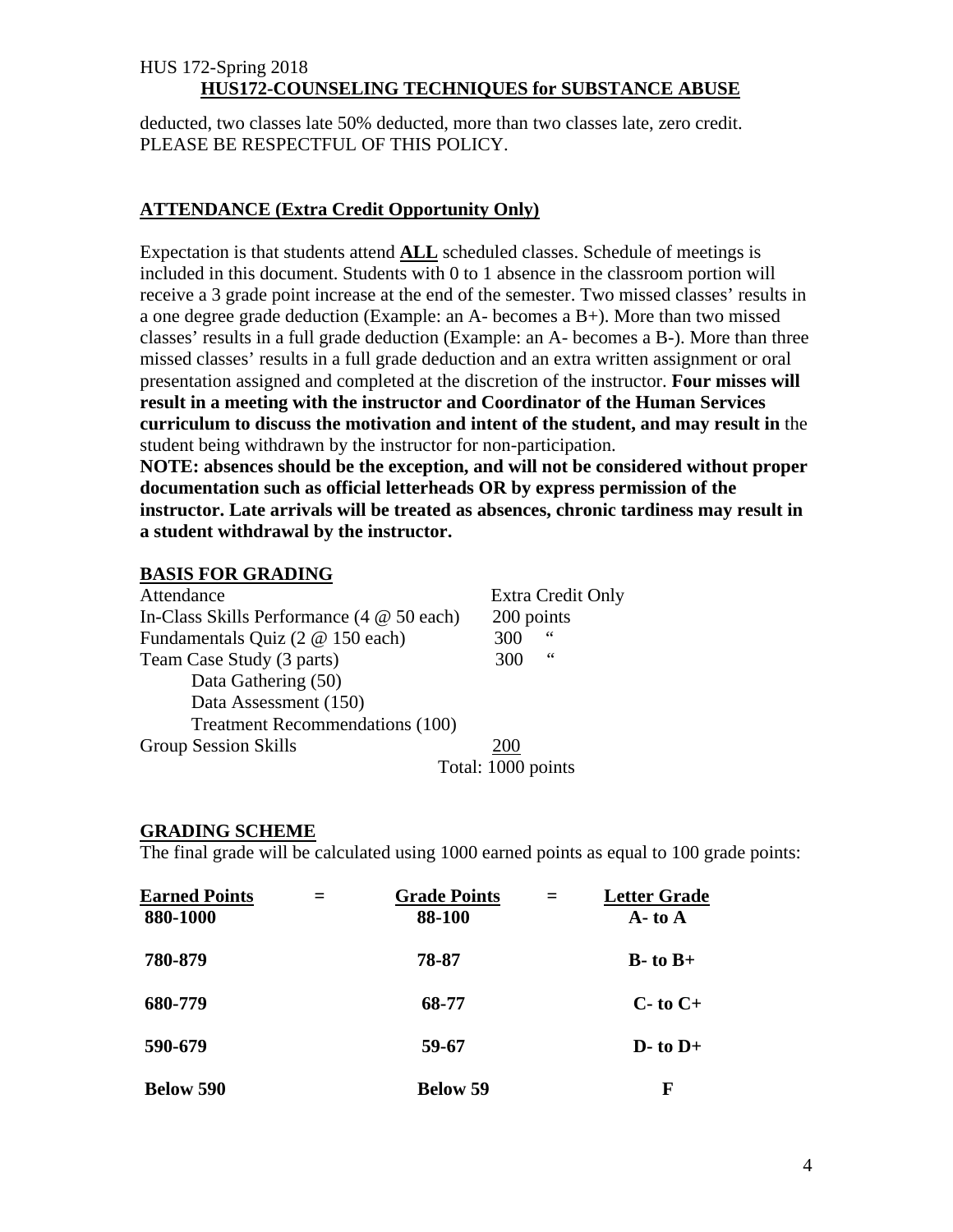## **FUNDAMENTALS OF ASSESSMENT & COUNSELING QUIZZES-(2)**

The first few weeks of class will be spent discussing and practicing various assessment tools, styles, and issues that are common to the assessment process for substance abuse clients. At Mid-semester I will administer a comprehensive quiz using both subjective and objective style-questions and problems. The subjective sections will be given in advance and completed at home to be submitted on the day of the objective portion. This quiz will be offered ONLY on that date (see schedule of events in this document). The 2 Fundamentals Quiz will be worth 30% of the total grade. The Fundamentals 2 Quiz will be administered on the day scheduled for the Final Exam for this course in May.

## **TEAM CASE STUDY**

During week 2 of class I will assign teams of students to a prearranged Case study. Full directions and materials will be supplied, and this in-class assignment will be fully explained during week 1 and in a comprehensive handout and  $Q & A$  period. This assignment will be worth 30% of the total grade.

This initial case will be done in three parts: Data gathering (17%), Assessment (50%), and Treatment considerations and planning (33%). We will work on these cases in class, but students may also get together to work on them outside of class.

**I will designate these points using guidelines found in the Blackboard in the Rubrics and Guidelines Folder**.

## **IN-CLASS SKILLS PERFORMANCES (4 @ 50 POINTS EACH)**

We will have several in-class skills performances that will be held during the semester. These are designed for several purposes. These will be assessed by the instructor and will take place at using a rotating schedule so that the same student will not have to, for example, go first or last each time. The tasks will be to use skills of CBT, MET, MI, SFT, Stages of Change et al. to address some issue or scenario that instructor presents. A peer will act as the client.

**I will designate these points using guidelines found in the Blackboard in the Rubrics and Guidelines Folder.** 

These assignments compose 20% of the total grade.

**NOTE: THESE ASSIGNMENTS CANNOT BE MADE UP, SO ATTENDANCE IS KEY TO TAKING ADVANTAGE OF THESE POINTS.**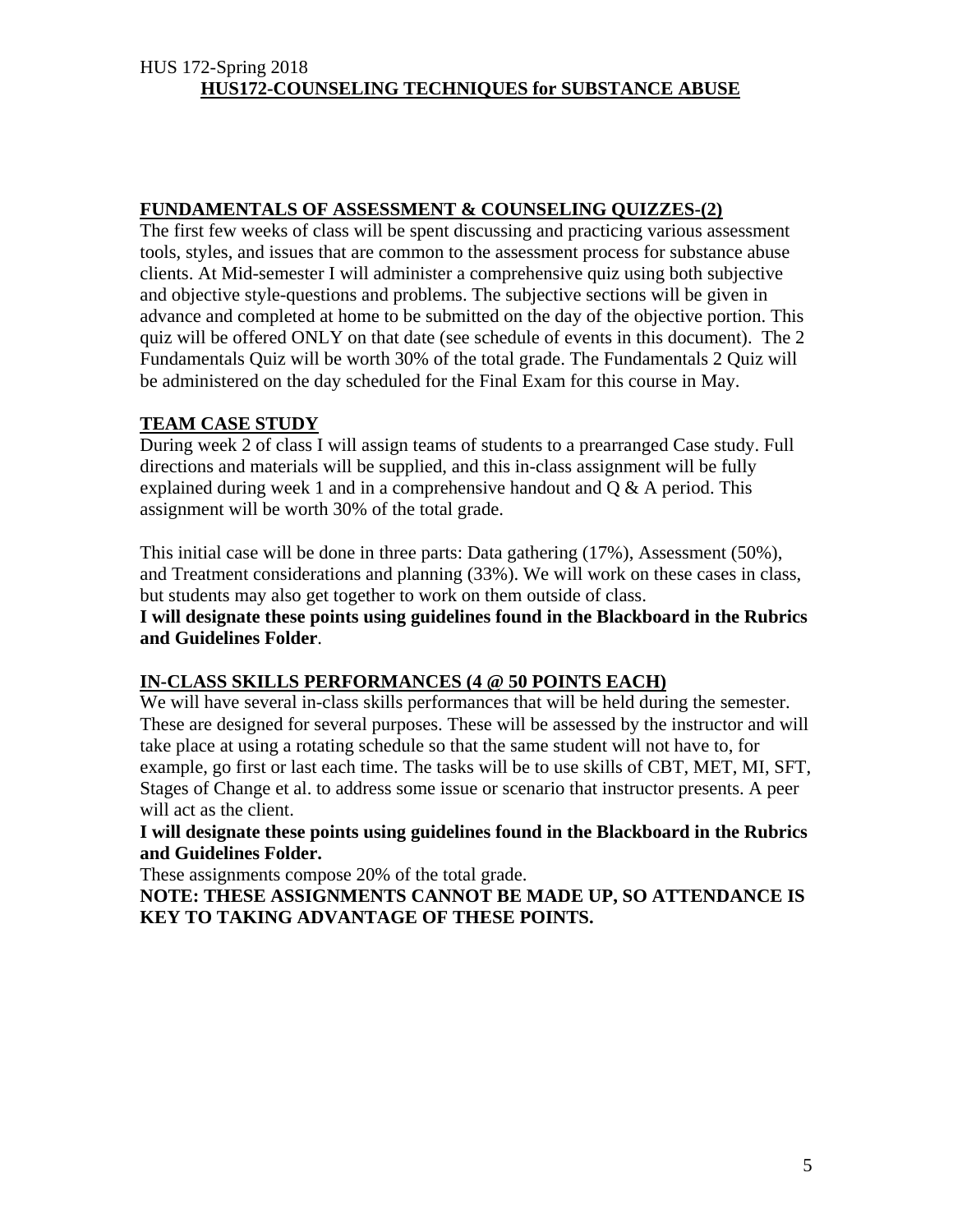## **LEAD A 30 MINUTE GROUP SESSION WITH A PEER PARTNER**

There will be student partners who will facilitate a 30 minute psychoeducational group made up of your peers in the class. I will assign a topic for each group at the beginning of the semester. However, these topics are meant ONLY as a starting point and the content of the groups are not the main issue to consider here; but the most important factor and grade component will be the processes that the partners use to facilitate. We will hold a number of mock groups during the semester leading up to the graded groups, and I will choose "acting" roles for peers to follow that will present some important issues that happen in all substance use disorder groups. There will be much more discussion around this task when we start the semester.

#### **I will designate these points using guidelines found in the Blackboard in the Rubrics and Guidelines Folder.**

The groups will constitute 20% of your final grade.

#### **NECC Outcomes Assessments**

NECC's commitment to student success involves the evaluation of student work at the program, department, and/or campus levels to help ensure that students are achieving the learning outcomes identified by our programs and the college. This process may include the collection of such evidence as student classroom products or classroom-associated reports of student knowledge or skill demonstrations. **All collected products will have any identifying information removed before they are reviewed.** Results from these reviews are then aggregated to provide an overall view of students' outcomes achievements. Assessments carried out at the program, department, and/or campus levels will not impact students' course grades. The process of assigning grades will continue to be the responsibility of the course instructors. Any student who does not wish to have their products collected for program, department, or campus-level assessment can opt out by notifying their instructor.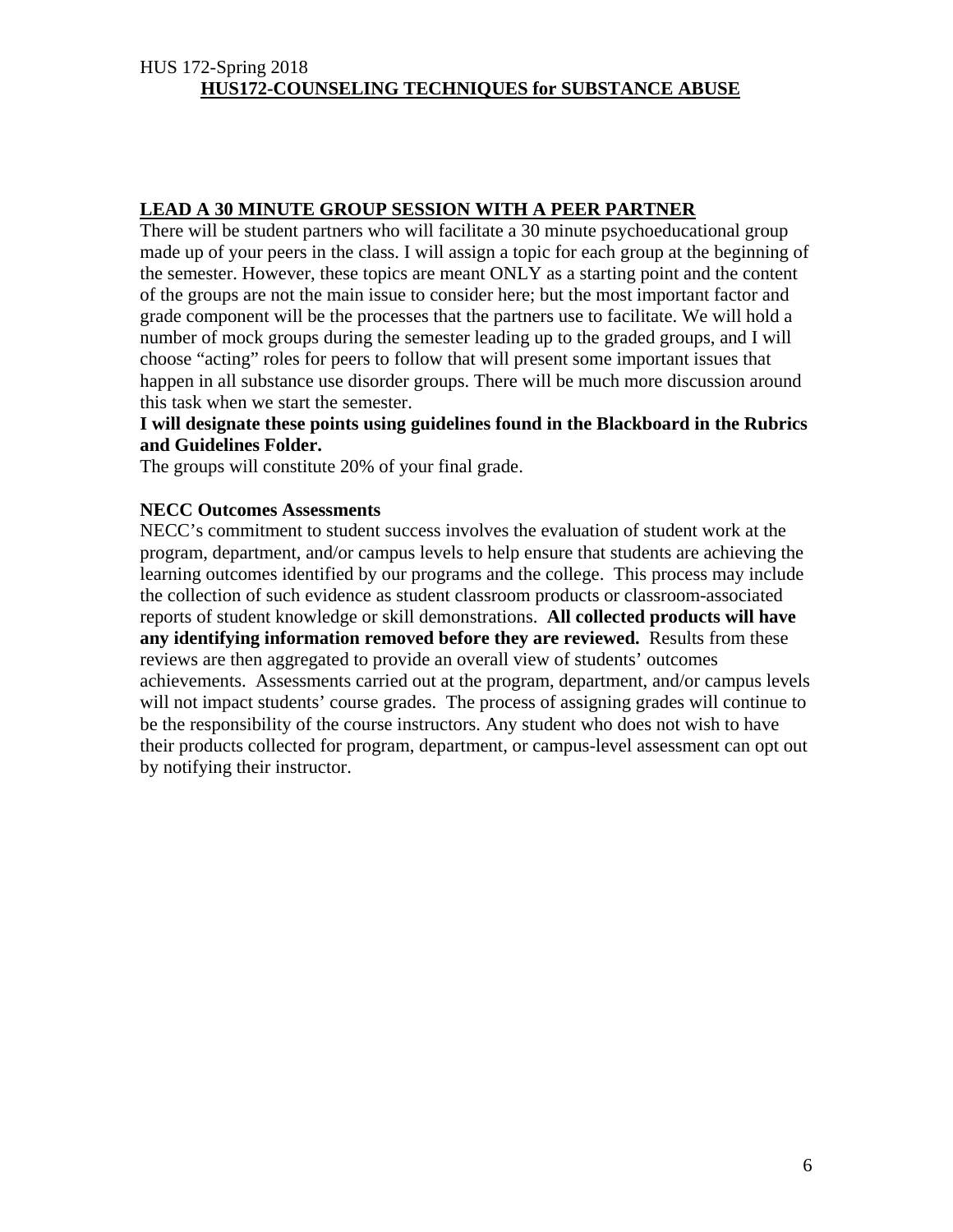## WEEK 1-January 18-STUDENT LEARNING OBJECTIVES

Students will:

1-Review syllabus and distributed materials, pose questions

2-Conceptualize the process of screening, assessment/evaluation,

3-Consider and practice basic listening skills

#### Week 1-Lectures

 #1-Basic Screening Tools Intro #2-Intro to DSM-5 (Diagnostic and Statistical Manual) and ASAM (American Society of Addiction Medicine)

#### In-Class Activities

#1-Using some basic screening instruments

#### **Read, review, or due next class:**

 #1-Review all distributed materials and assigned readings in Bb #2-Using the URLS below read and review Screening and Assessment http://www.ncbi.nlm.nih.gov/books/NBK64369/#

https://www.drugabuse.gov/nidamed-medical-health-professionals/tool-resources-yourpractice/screening-assessment-drug-testing-resources/chart-evidence-based-screeningtools-adults

#3-Using URL below read and review Stages of Change, p. 1-109 http://store.samhsa.gov/shin/content//SMA13-4212/SMA13-4212.pdf

#### WEEK 2-January 23 & 25-STUDENT LEARNING OBJECTIVES

Student will:

#1-Begin to understand and appreciate necessity of engagement

#2-Review and apply several screening tools

#3-Witness interview with a peer and take part in Q and A of instructor

#4-Articulate a basic understanding of the various levels of care

#5-Consider and practice the various Stages of Change.

#### Week 2-Lectures

 #1-Some nuances of assessment #2-ASAM, BSAS Levels of Care (LOC) and Levels of Services (LOS)

Week 2-In-Class Activities

#1-Small Groups stages of change

#2-Small Groups screening tools at work, appropriate use

#3-**In-Class Assignment** #1-Stages of Change Worksheet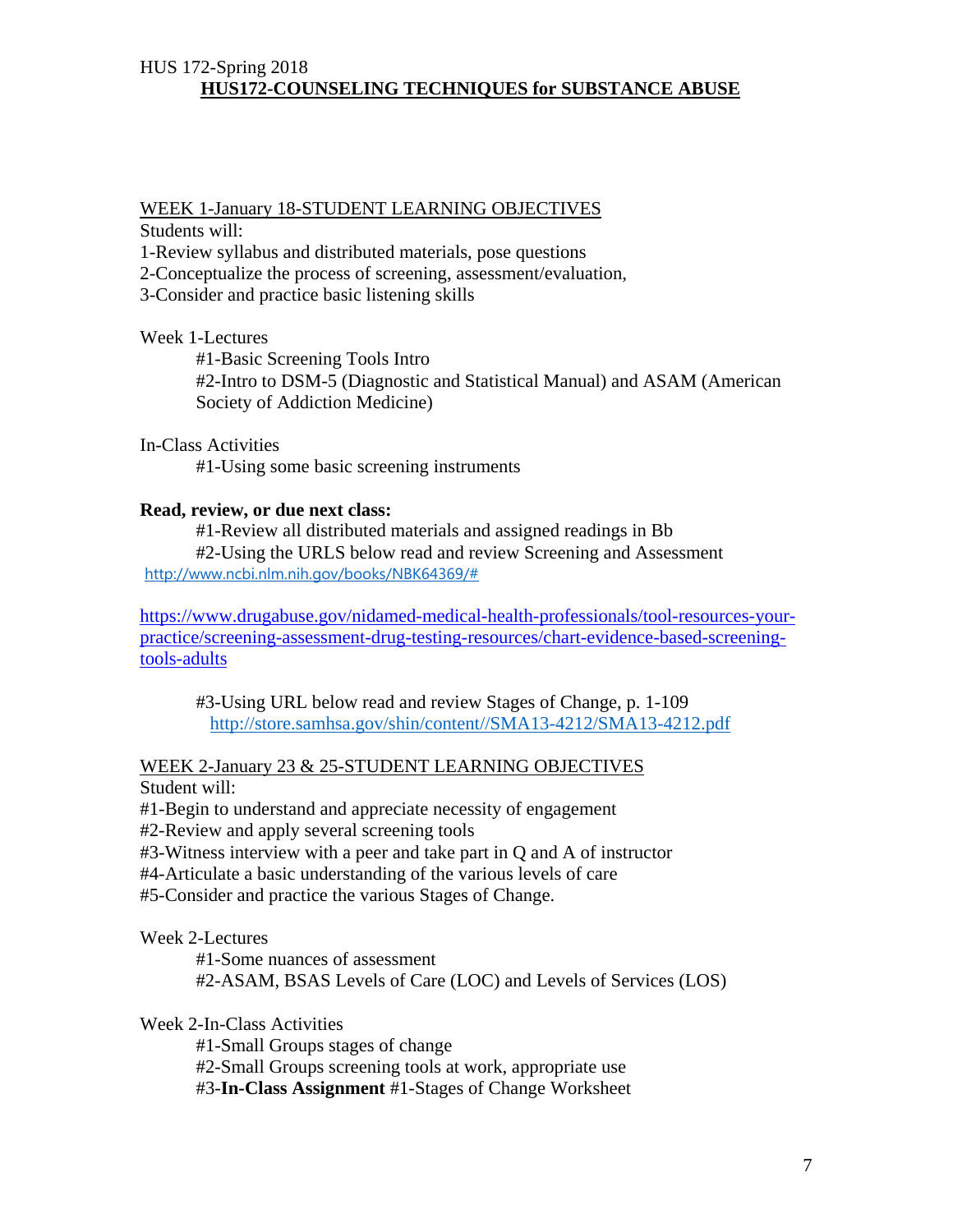#4-Instructor In-Class Assessment exercise with student volunteer

#5-Instructor forms working groups for Graded Assessment

This assignment will take several weeks to complete and much will be done in class so that questions can be asked and answered. See TEAM CASE STUDY-pg. 5 this doc. **Read, review, or due next class:** 

#1- Using URL below read p. 1-86

https://www.ncbi.nlm.nih.gov/books/NBK64947/pdf/Bookshelf\_NBK64947.pdf

#2- Write a summary of instructor's interview with peer and recommend treatment in a brief plan

WEEK 3-January 30 & Feb. 1-STUDENT LEARNING OBJECTIVES Student will:

1-Experience data-taking techniques

2-Begin to organize and apply assessment techniques and data entry working in teams 3-Comprehend and practice basic OARS and FRAMES techniques

Week 3-Lectures

#1-How to gather, interpret and explain data re: screenings, stages of change and readiness to treat-The reason this matters.

#2-Basics of MI/MET OARS and FRAMES-and TRAPS and SKILLS: how they fit into a dialog.

## Week 3- In-Class Activities

#1-**In-Class Assignment #2**-**Small Group Teams**. Worksheets, examples, and practice at OARS, SKILLS OF INTERVIEWING, AND TRAPS/SKILLS #2-Instructor provides feedback re: student ideas and summary of in-class volunteer interview.

#3-**In-Class Assignment #3- Small Group Teams**. Case study works sheets to ascertain appropriate diagnosis, level of service, level of care, and "other" possible considerations

## **Read, review, or due next class**:

 #1-Using URL below read 111-144 http://store.samhsa.gov/shin/content/SMA13-4212/SMA13-4212.pdf

#2-Using Bb section titled Course Content and open Folder titled Screening and Assessment Tools—read and browse all content. Print any you wish as they are in the public sector and you are free to use them

## WEEK 4-February 6 & 8-STUDENT LEARNING OBJECTIVES

Students will:

1-Demonstrate proficiency in assessment and diagnosis

2-Consider appropriate Levels of Care and Levels of Service using ASAM and DSM-5 criteria using case studies provided by instructor.

3-Provide a rationale and evidence-based criteria for practice case study conclusions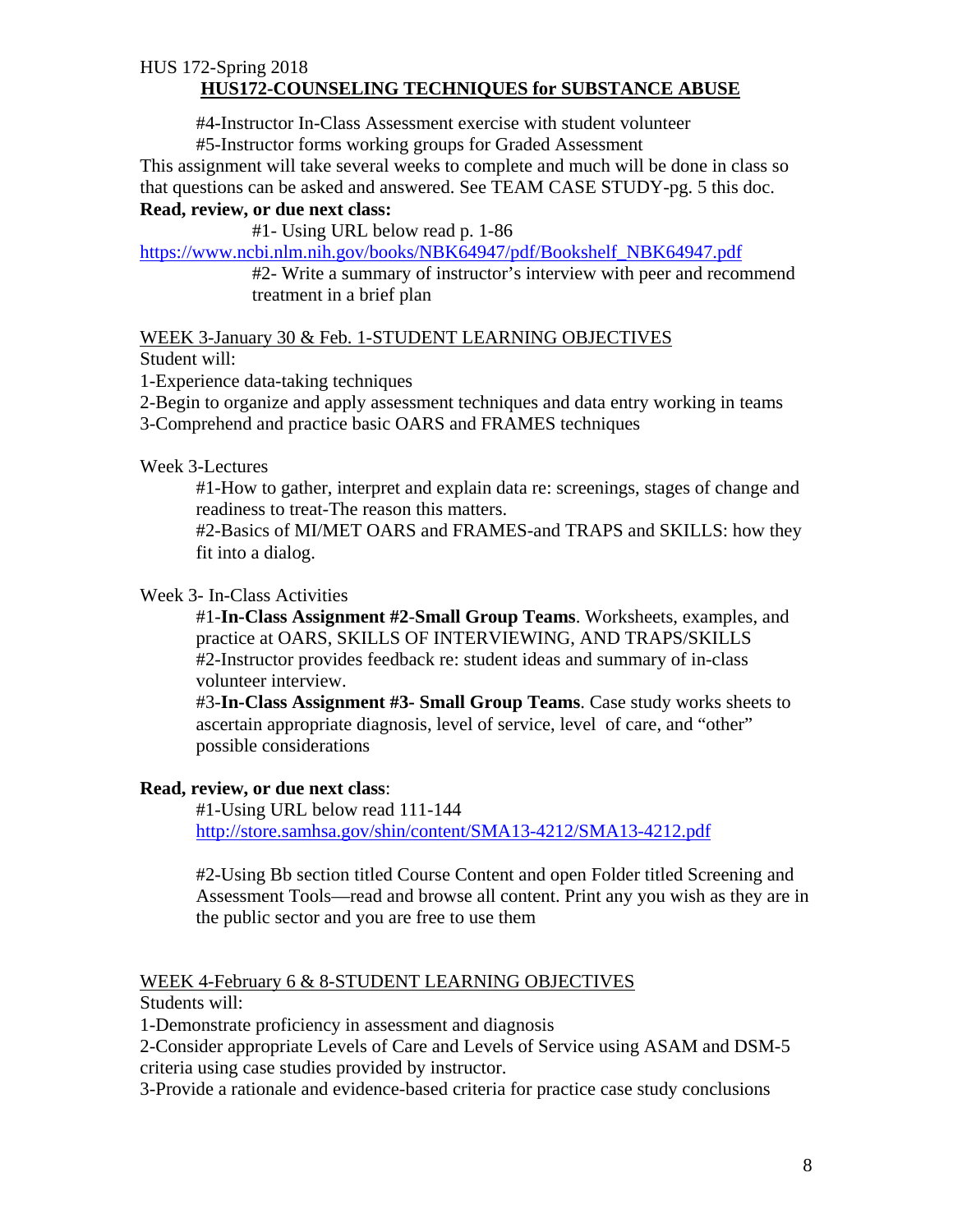Class is graded **Parts I and II** of Team Case Study (Data gathering and assessment)

#### **Read, review, or due next class:**

1-Read articles listed here and found in Bb section titled, "Reading Assignments"

- Clinician's Guide to Writing Treatment Plans ...p. 1-28
- BMR-Treatment Planning

 2-Using URL below read p.147-162 and review Appendix B http://store.samhsa.gov/shin/content/SMA13-4212/SMA13-4212.pdf

## WEEK 5-February 13 & 15-STUDENT LEARNING OBJECTIVES

Students will:

1-Work in teams to assess, diagnose, case study

2-Apply data as relevant to each case

Week 5-Lectures

None-all classroom activities will be to help enhance understanding and proficiency in assessment, data use, and diagnosis

#### Week 5-In-Class Activities

#1- teams and **submit PARTS I and II of TEAM CASE STUDY by the beginning of next week's Tuesday class (Feb. 20)**

#### **Read, review, or due next week**

#1-**Part III of Team Case Study due on Feb. 20th** 

#2-Using URL below read about What is S-BIRT? And be prepared to dicuss http://www.integration.samhsa.gov/clinical-practice/sbirt

#3-Using URLS below watch videos to become more competent and clear in regards to the use of tools in MI/MET

http://www.youtube.com/watch?v=czHdKyfWNI0&list=PLE06BF96BA484FDFD

http://www.youtube.com/watch?v=-zEpwxJlRQI

http://www.youtube.com/watch?v=tQafka\_OOsI

http://www.youtube.com/watch?v=Pwu99NIGiXU

These are relatively short videos that will help students to see live counseling of specific skills. Be prepared to show some skills next class.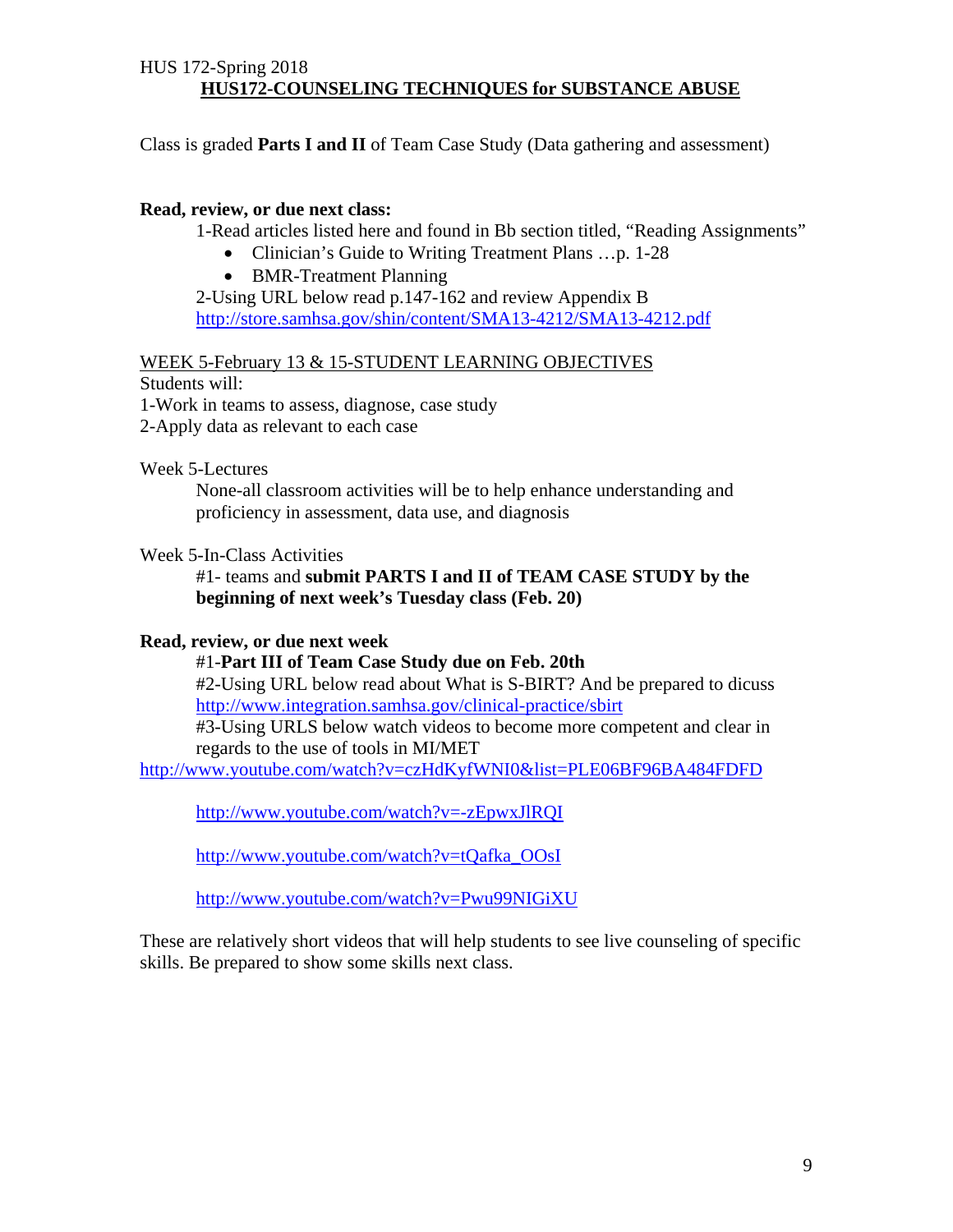## WEEK 6-February 20 & 22-STUDENT LEARNING OBJECTIVES

Students will**:** 

1-Articulate their impressions of S-BIRT as a way to do effective treatment 2-Demonstrate a competent level of understanding and using Motivational Interviewing

and Beginner's level of Motivational Enhancement Therapy

Week 6 Lectures #1-Key elements of MI/MET

Week 6-In-Class Activities

#1-Discuss feelings of students around S-BIRT materials #2-**In-Class Assignment #4-**Observed Practice of key MI/MET elements of substance use counseling

#### **Read, review or due on for next class:**

 1-Go to Blackboard Reading Materials and access "What is Solution" 2-Using URLS below review and consider info contained.

http://www.dualdiagnosis.org/resource/approaches-to-drug-abuse-counseling/solution-focusedbrief-therapy-problem-drinking/

http://www.sfbta.org/research.pdf

WEEK 7-February 27 & March 1-STUDENT LEARNING OBJECTIVES Students will:

1-Consider the possibilities of using Solution-focused Therapy in the engagement of substance use disorder clients

2-Articulate various methods and techniques of Solution-focused Therapy (SFT)

Week 7-Lectures

#1-Basics of SFT in engaging and building rapport

Week 7-In-Class Activities

#1-Using information from above URLS practice SFT skills

#### **Read, review, or due next class**

 #1-Using URLS below read all info on the Matrix Model and prepare to discuss http://drugabuse.com/library/the-matrix-model/#about-the-matrix-model

#2-Instructor will answer or review any info about **Mid-Semester to be given on Thursday of Week 8, March 8---NO MAKEUP!**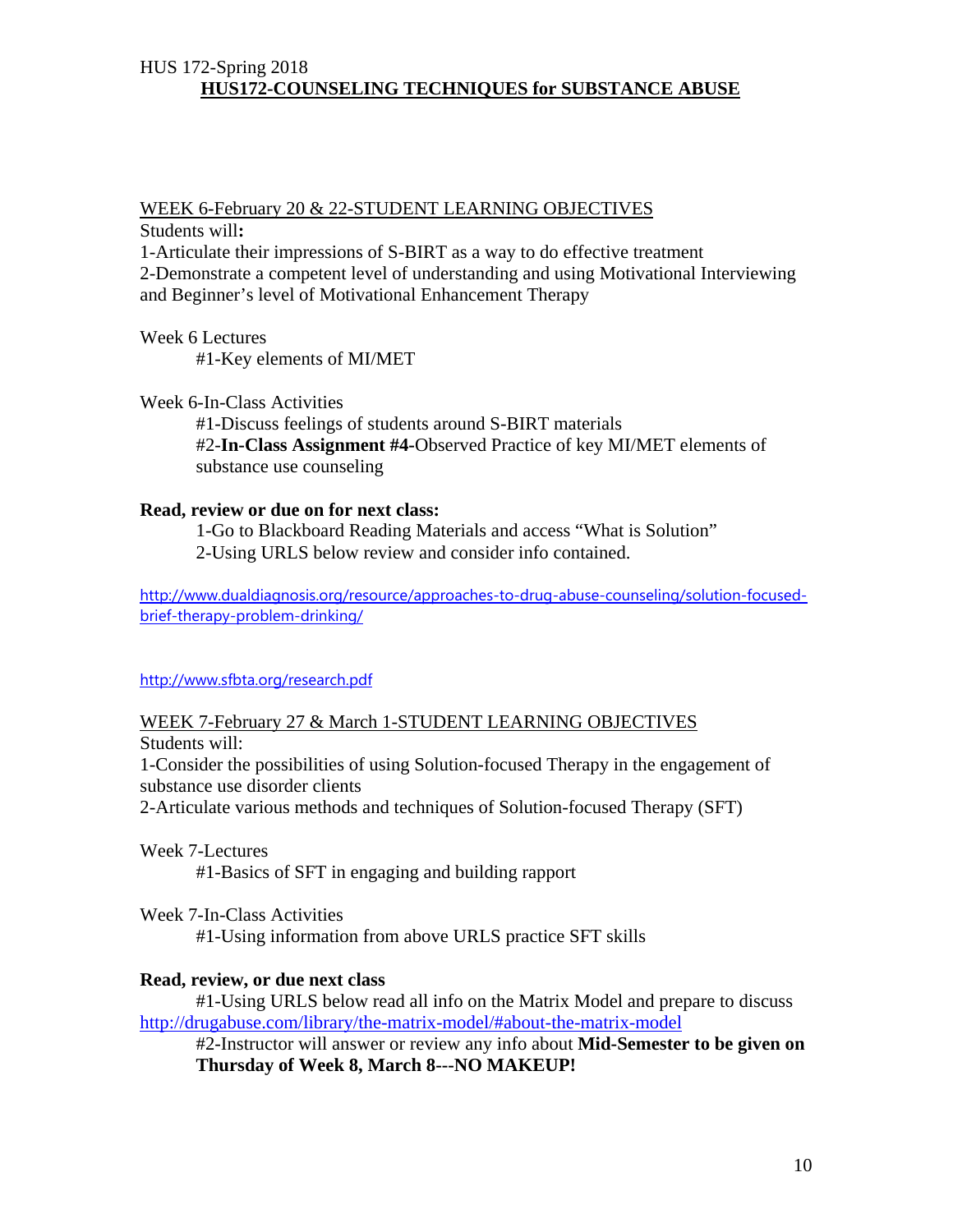WEEK-8-February March 6 & 8-STUDENT LEARNING OBJECTIVES Students will:

1-Display an effective employment of the Matrix Model of therapy

2-Complete first half semester assessment **(Mid-Semester Exam)-on March 8**

Week 8 Lecture

#1-Matrix Model for use in psychoeducational group work

Week 8-In-Class Activities

#1-Take **Mid-semester end of March 8 class**

#### **Read, Review, or due end of break.**

#1-Using the URL below download this TIP for Group Treatment, and read Chapters 1-4 (p. 1-78)

https://store.samhsa.gov/product/TIP-41-Substance-Abuse-Treatment-Group-Therapy/SMA15-3991

## **TIME FOR SPRING BREAK, HAVE FUN!!!!!!!!!!**

WEEK 9-March 20 & 22-STUDENT LEARNING OBJECTIVES

Students will:

1-Begin to practice the rudiments of substance abuse group work

2-Gain appreciation for facilitating groups with a partner

3-Begin to learn how to facilitate groups using specific skills

4-Learn to trouble shoot potential issues that arise in substance disorder groups

Week 9-Lectures

 #1-What is the difference between self-help groups (AA) and therapy groups #2-Using body language and expressions in mirroring

#### Week 9 In-Class Activities

#1-Group Problem Solving Exercises

#2-Group Agreements

#3-Observe instructor lead mock demo group

#4-Volunteered students begin to lead 20 minute mock groups

## **Read, Review, or due next class**

 #1-Using the URL below read Chapter, 5, p. 75-90 https://store.samhsa.gov/product/TIP-41-Substance-Abuse-Treatment-Group-Therapy/SMA15-3991

#2-Be prepared to be in or lead a mock group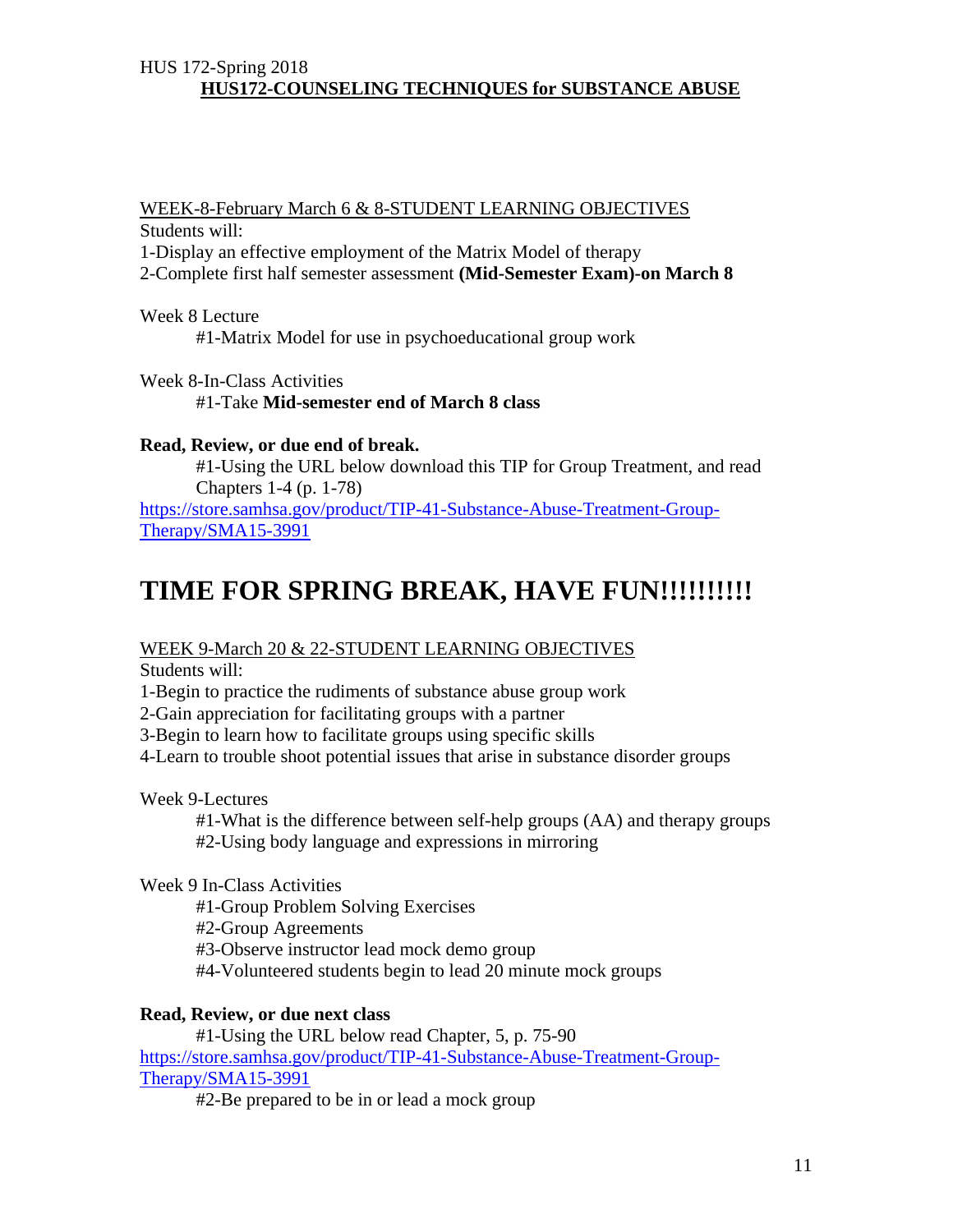#### #3-**In-Class Assignment #5-Feedback and discussion of this week's class**

## WEEK 10-March 27 & 29-STUDENT LEARNING OBJECTIVES

Students will

1-Apply Motivational Interview/Enhancement, Solution-focused skills, Cognitive-Behavioral, and Readiness for Change techniques to effectively manage groups 2-Use the Matrix Model to facilitate psychoeducational groups

#### Week 10-Lectures

 #1-Group management and conflict resolution in group settings #2-Maintaining safe therapeutic settings #3-Improving motivation #4-Setting and keeping healthy boundaries in group

#### Week 10-In-Class Activities

 #1-Small group discussions of case studies in need of healthy solutions #2-Mock Groups with volunteer students continues.

#3- **In-Class Assignment #6-Feedback and discussion of this week's class**

#### **Read, review, or due for next class:**

 #1-Using the URL below read Chapter, 6, p. 91-122 https://store.samhsa.gov/product/TIP-41-Substance-Abuse-Treatment-Group-Therapy/SMA15-3991

#### WEEK 11-April 3 & 5-STUDENT LEARNING OBJECTIVES

Students will

1-Apply Motivational Interview/Enhancement, Solution-focused skills, Cognitive-Behavioral, and Readiness for Change techniques to effectively manage groups 2-Use the Matrix Model to facilitate psychoeducational groups

Week 11-In-Class Activities

 #1-Small group discussions of case studies in need of healthy solutions #2-Mock Groups with volunteer students continues.

#3- **In-Class Assignment #7-Feedback and discussion of this week's class**

## WEEK 12-April 10 & 12-STUDENT LEARNING OBJECTIVES

Students will

1-Apply therapeutic strategies in Middle-Stage Treatment

2-Use Matrix Model to facilitate psychoeducational groups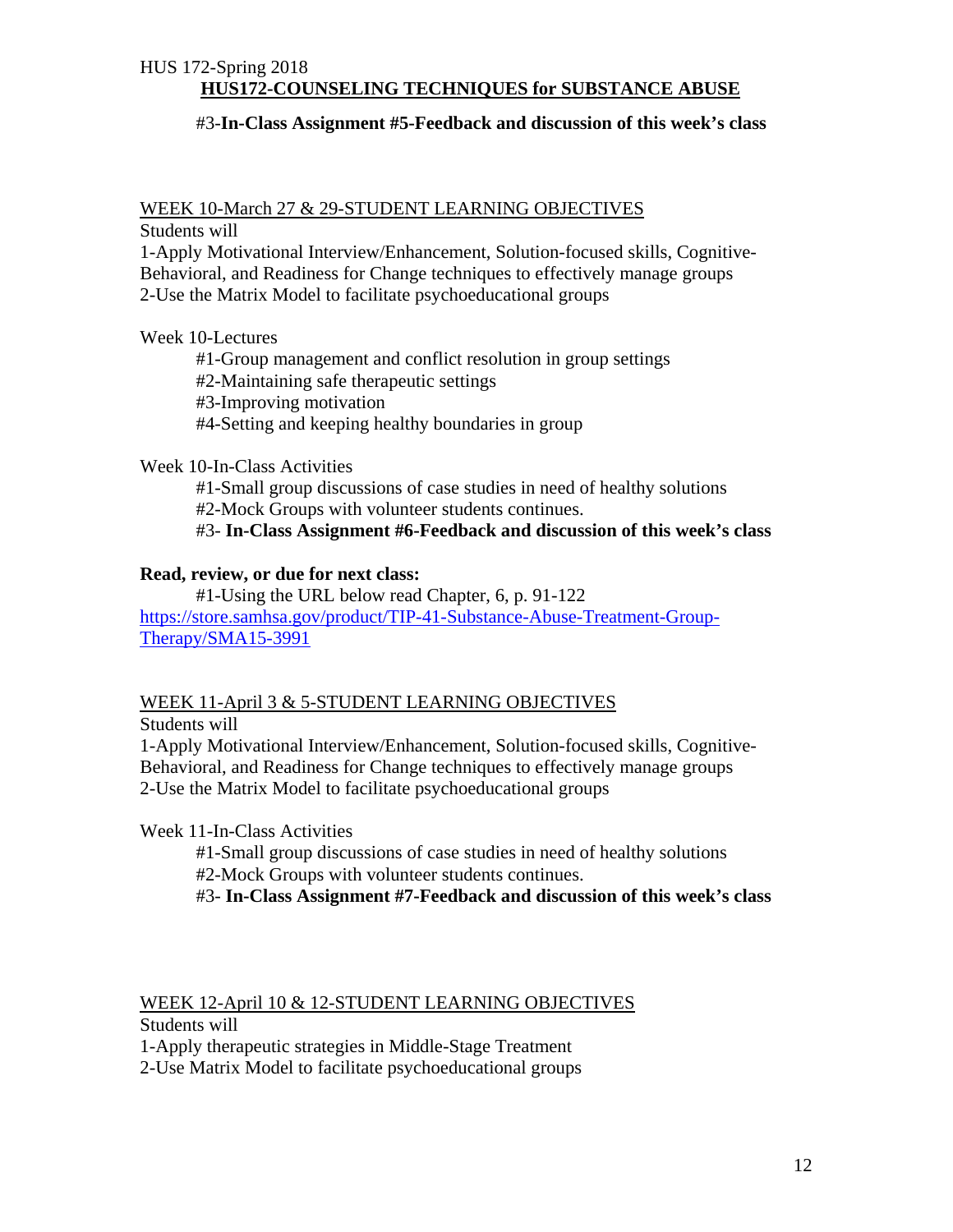#### Week 12-Lectures

 #1-Changes and the use of leverage in groups #2-Handling strong emotions #3-A surprise in every group

#### Week 12-In-Class Activities

 #1-Small group discussions of case studies in need of healthy solutions #2-Mock Groups with volunteer students continues.

#### #3- **In-Class Assignment #8-Feedback and discussion of this week's class**

## WEEK 13-April 17 & 19-STUDENT LEARNING OBJECTIVES

Students will

1-Apply therapeutic strategies in Final Stages Treatment of groups

2-Facilitate as partners, a mock, graded group with peers as members

Week 13-Lectures

#1-Dealing with client families in a therapeutic manner

Week 13-In-Class Activities

#1-Graded groups with feedback from peers and instructor

#### **Read, review, or due for next class**

 #1-Using the URL below review Trauma Informed Care http://store.samhsa.gov/shin/content/SMA15-4912/SMA15-4912.pdf

#### WEEK 14-April 24 & 26-STUDENT LEARNING OBJECTIVES

Students will

1-Apply therapeutic strategies in Final Stages Treatment of groups 2-Facilitate as partners, a mock, graded group with peers as members

Week 14-Lectures

#1-Trauma Informed Care-discussion

#### Week 14-In-Class Activities

#1-Graded groups with feedback from peers and instructor

# WEEK 15-May 1 & 3-STUDENT LEARNING OBJECTIVES

Students will

1-Apply therapeutic strategies in Final Stages Treatment of groups 2-Facilitate as partners, a mock, graded group with peers as members

Week 15-In-Class Activities

#1-Graded groups with feedback from peers and instructor

FINAL EXAM WEEK-Date to be announced during semester Final Assessment of Skills-Exam #2